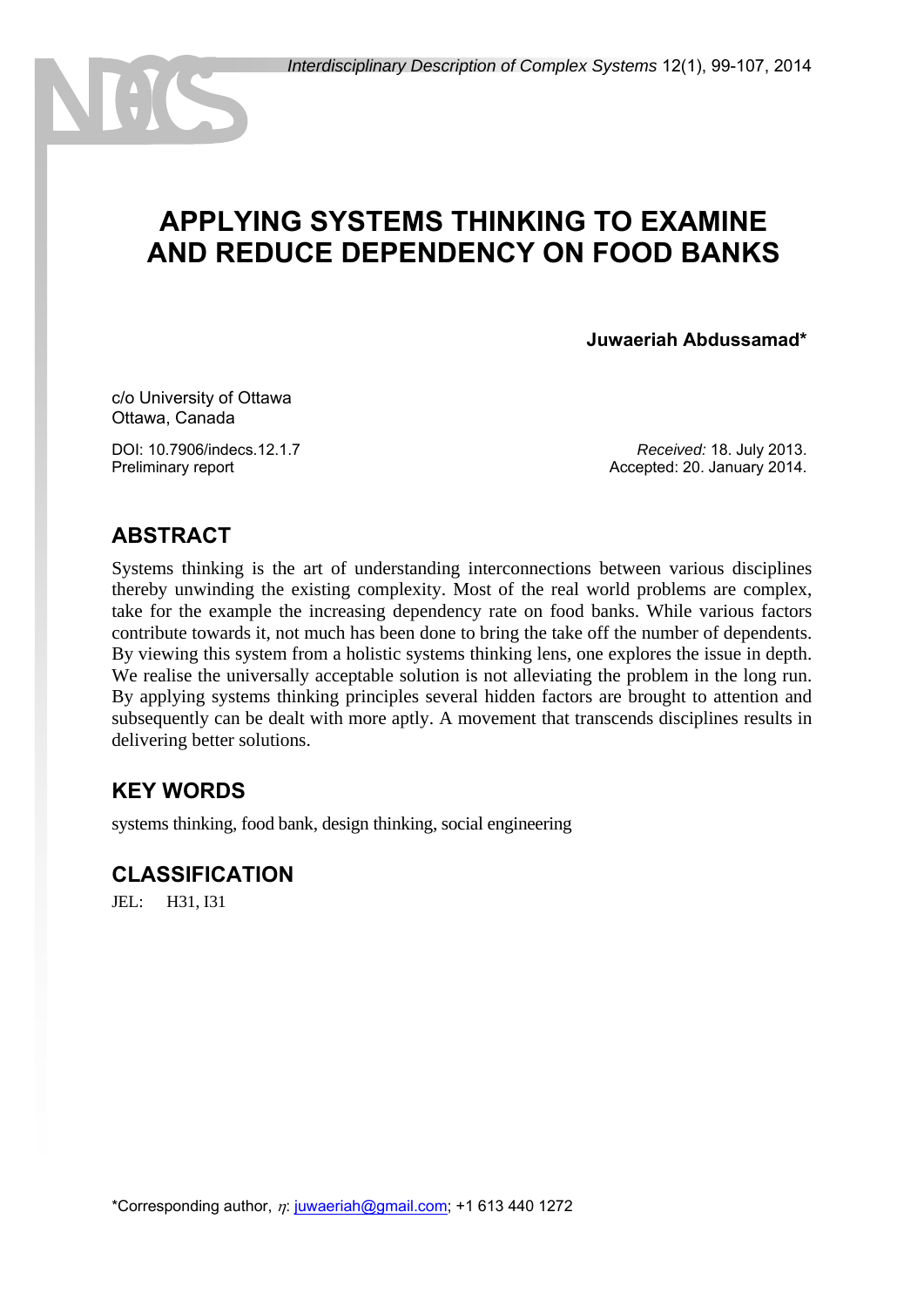# **INTRODUCTION**

Systems thinking entails envisioning real life scenarios through a broad perspective while defying the laws of being systematic  $[1, 2]$ . It being a relatively new field of interdisciplinary studies, tries to mend the explanatory gap between the various fields of science, engineering and management. The concept might seem complex at first, however it owes its complexity due to admission of several basic concepts, all viewed under a single systems lens. To understand it better, let us take a real life scenario of traffic congestion, as that helps us best view the need and application for systems thinking [1]. While the transport department will view this situation as a need to increase or decrease automobiles, a city planning commission tackles the problem by providing more efficient customer friendly alternatives. The same traffic congestion would pose a different hazard to construction companies, environmental societies and public health institutions each viewing it differently. While each discipline can express its viewpoint and strategic solution to help solve the problem, for effective planning one needs to integrate these discipline specific viewpoints in order to co-design solutions. Needless to say, working towards a definitive goal across disciplines is not an easy task, especially when the viewpoints are expressed from experts in each domain. According to research published in Design Studies, the process of negotiation intrinsically leads to compromise in the design solution [1]. This is where a Systems Thinking perspective can provide a better insight towards to end goal while drawing appropriate methodologies and feedback mechanisms.

# **LEADING AREAS OF SYSTEMS CHANGE**

Global health and Education are two key areas among the several areas of focus while considering the application of systems thinking methodologies. Several international development organisations and NGO's deal with the problems associated with health and education in several parts of the world. While their efforts are commendable, it is intriguing to note that advancements in technology have not quite given the necessary tools to tackle these issues. We try to work around these problems part by part, analysing carefully how each sub part can be solved. While such an analysis is crucial to develop appropriate solutions, we fail to recognise the interdependent relations between several such subsystems. The understanding of these dependencies and relations is another such specialisation that can be better understood from a systems thinking lens. The relationship between disciplines is given a higher priority than the discipline itself.

The context of a system surpasses various fields of engineering, medicine, management, sciences, humanities and arts. Hence, it cannot be defined to belong to one particular niche. Universal issues when approached as a system will render a deeper as well holistic understanding. Hence, there is an immediate need to identify and analyse using systems thinking methodologies. While technicality is a prerequisite to coming up with innovative solutions, one cannot gauge the extent of the scenario without establishing an overall understanding.

# **RESEARCH QUESTIONS PERTAINING TO DEPENDENCY**

The research provides a case study of how Systems Thinking was applied to a local community project. One of the food banks in the city was selected. The primary objective that was being addressed was *how to reduce dependency on the food bank*.

The research focus can be categorised as follows:

- examining the risks that result in dependency,
- exploring barriers; what prevents people from finding a better job,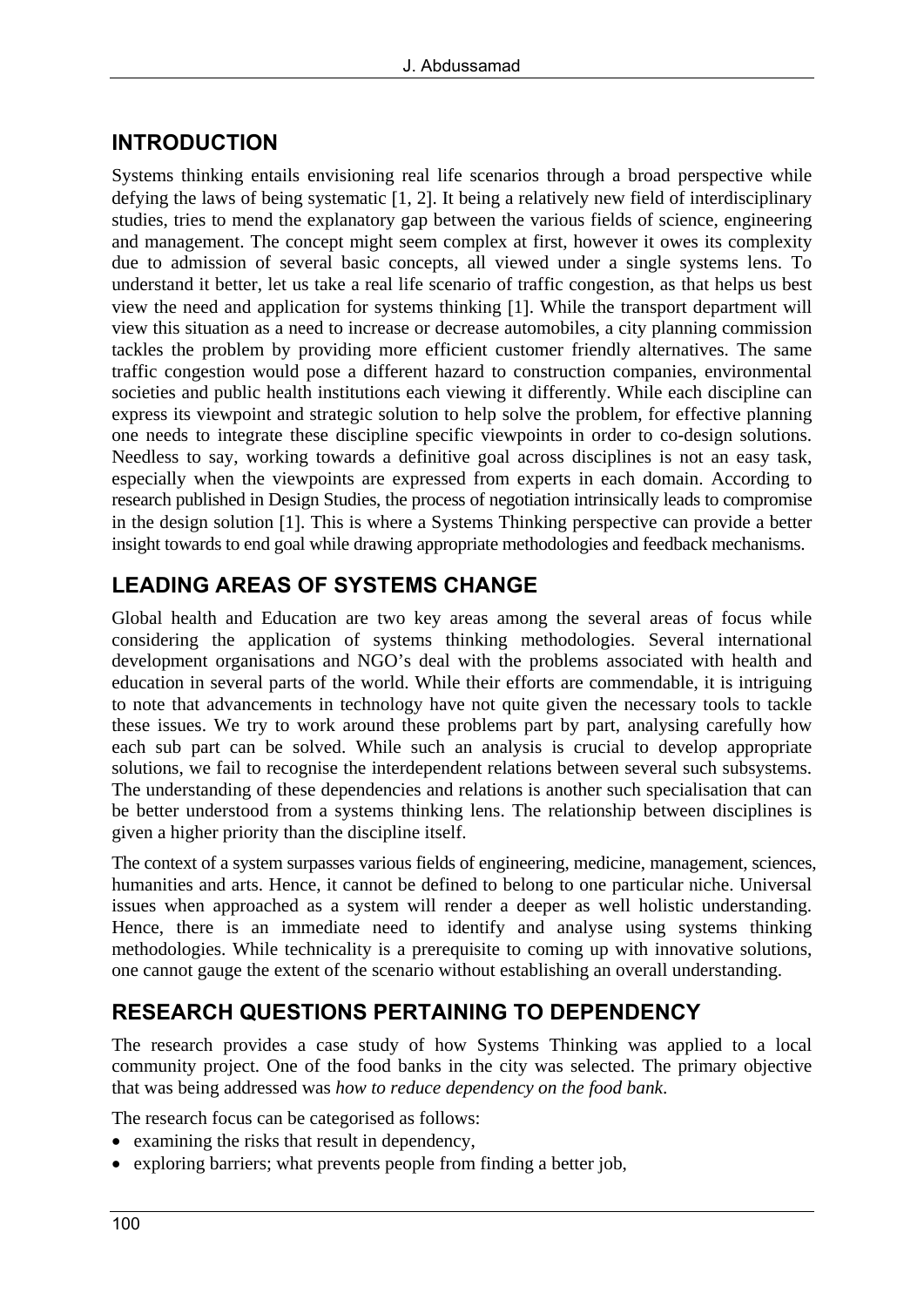- alleviation strategies; Moving people from dependency to independency,
- designing a system to prevent dependency.

# **PHASES OF THE PILOT PROJECT**

### **DEVELOP AN INITIAL CONCEPTUAL MODEL**

A causal loop diagram (CLD) was developed to represent the dynamics of the Food Bank under study  $[1, 2]$ . The process was simulated bringing in 4 main factors:

1) economic,

2) social,

3) environment,

4) policy.

This helped develop an overall understanding of how components within the system interact with each other. This system interconnectedness is reflected through the causal loop diagram. The model utility aims to reflect the behaviour patterns more closely rather than simply the units' interaction.

### **CONDUCT A WORKSHOP/MEETING WITH STAKEHOLDERS**

In order to gain a deeper understanding of the system dynamics a meeting with the people associated with the food bank is crucial. These include the administration, the clients, the donors, the suppliers, volunteers, and all other individuals who are indirectly associated with its functioning.

This is the Research phase of the project, from which we aim to gather Data. Also, this will aid our next step of the project which is to identify leverage points.

A series of interviews were conducted with individuals of the Food Bank administration and volunteers. Their experience ranged from 1 to 3 years serving the food bank. The following areas were highlighted.

### **Emphasis on Unused Job Skills**

1) Dependents are usually lacking language skills (for the job market),

- 2) equivalency issues,
- 3) refugees (education issues),
- 4) resume building is different (cultural shift),
- 5) communication/Internet to gain useful information (Unaware of this concept),
- 6) traumatized (revival clients need 7 years to come out of the cycle),

7) revenge mentality on the system.

The following questions arise on examining the system with a critical insight.

**Q1.** How to help them find a job to utilise their existing skills?

**Q2.** Some have lost hope in the system of obtaining jobs. There is a need for pushing them into the system to get them out of assistance

**Q3.** Incentive and platform to improve their skills set/language proficiency.

**Q4.** Discrepancy in the social needs versus the social assistance. The Food Bank has no system in place to assess clients. Some are in desperate need while some are taking advantage of the system (percentage of needs to be identified on a case by case basis).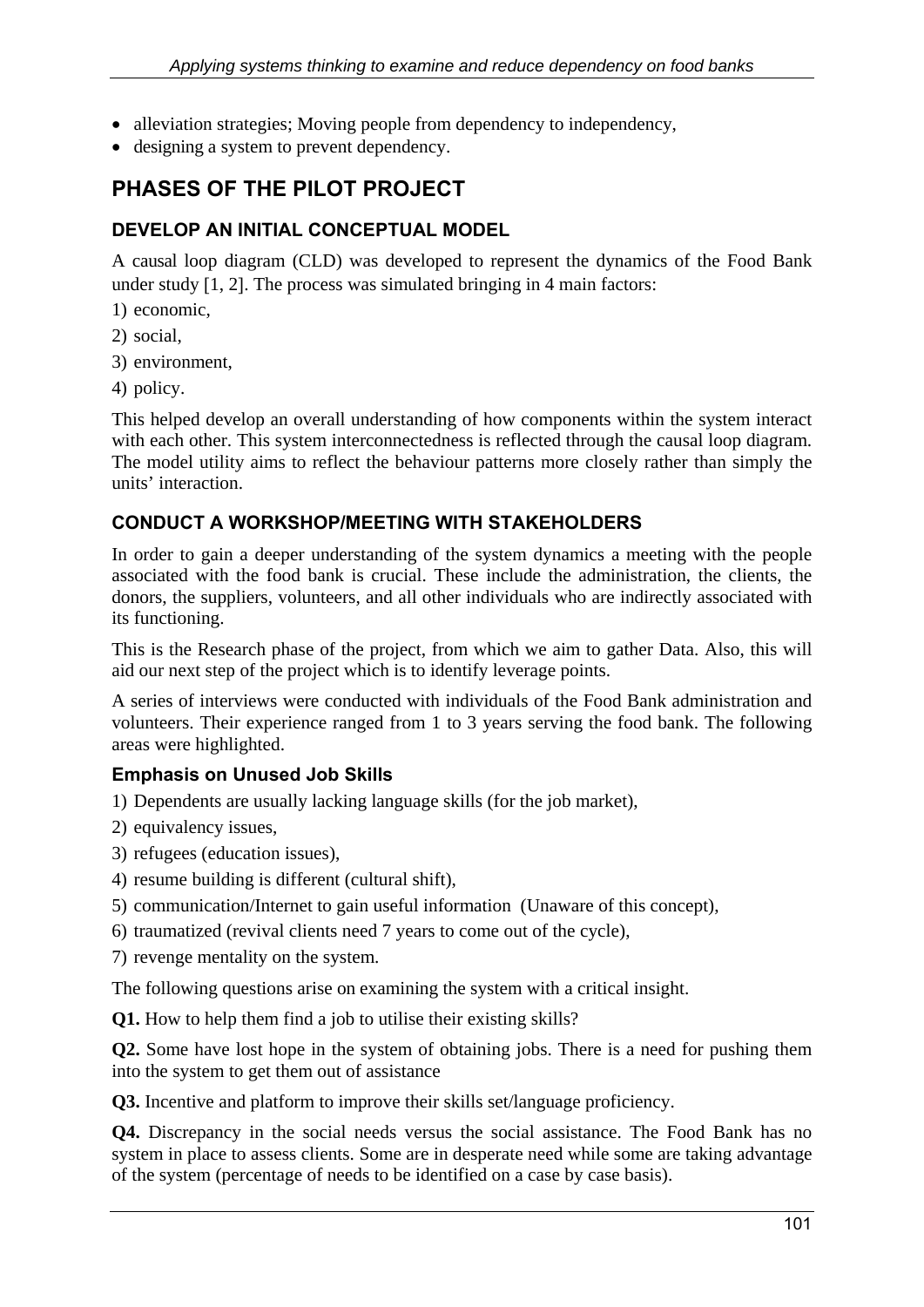Surveys from the Food Bank Volunteers revealed a more generalised view of issues surrounding food bank facilities.

Why do you think people depend on Food Banks?

- 1.)Low wages,
- 2.)big families,
- 3.)new to the country,
- 4.)hunger issues,
- 5.)poor wages,
- 6.)relieve financial stress,
- 7.)free food,
- 8.)social assistance.

What prevents people from finding a better job/pay scale?

- 1.)Language barriers,
- 2.)lack of education and qualifications,
- 3.)laziness,
- 4.)unfavoured due to un equivalent education,
- 5.)they don't want a job,
- 6.)lack of opportunities,
- 7.)lack of experience,
- 8.)lack of knowledge on where to find information/opportunities.

Other methods:

- 1.)better shelf space,
- 2.)bigger space,
- 3.)ticket machine,
- 4.)more training sessions for volunteers,
- 5.)better training sessions for the volunteers as everybody has different inputs,
- 6.)get more food into the bank.



**Figure 1.** Volunteer surveyed on the best way to reduce dependency on food banks for the given clients versus the existing efforts to reduce dependency.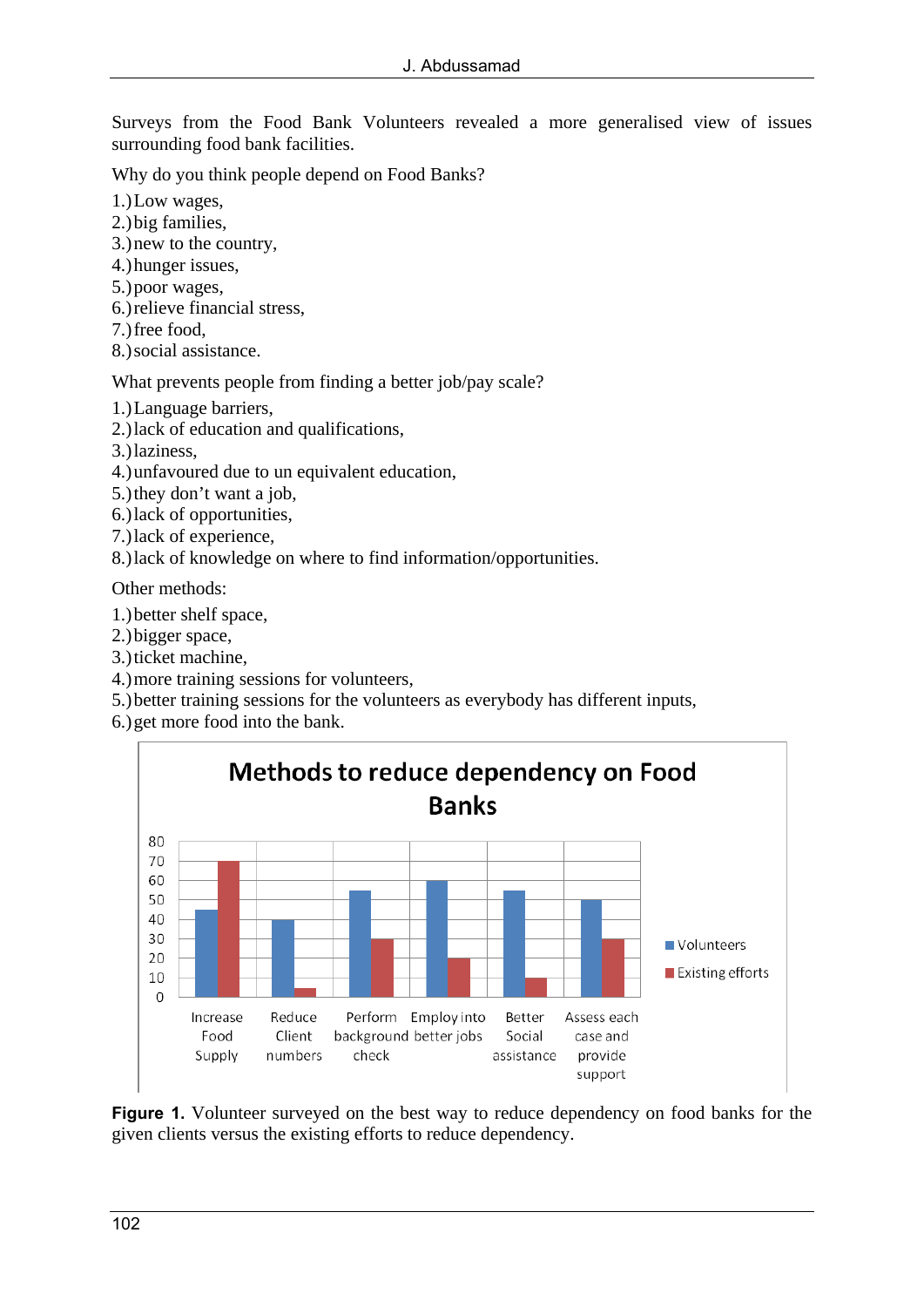The clients interviewed were found to be undergoing training or looking for job opportunities. A few were unable to find jobs due to an increased number of responsibilities and dependencies at home. The following areas were found to be of prime focus. Measures directed towards providing services and awareness towards these areas should be increased to empower the women dependent on the food bank.

The following areas were found to be of prime focus. Measures directed towards providing services and awareness towards these areas should be increased to empower the women dependent on the food bank.

By creating an empathy map, we employ design thinking to understand better the system from an empathetic point of view rather than purely non linear. This creates a cohesive environment to relate to the client in multidimensional ways. Empathy encompasses 4 aspects:

- 1.)what the clients "say",
- 2.)what the clients are "thinking",
- 3.)**the actions** that they have up taken to improve their issue; the "do",
- 4.)how do they "feel" about the current state of things.



**Figure 2.** Areas to increase empowerment of women clients.



What did they say / do / think / feel about the problem?

**Figure 3.** Empathy Map to help define problem statement for the given social problem [3].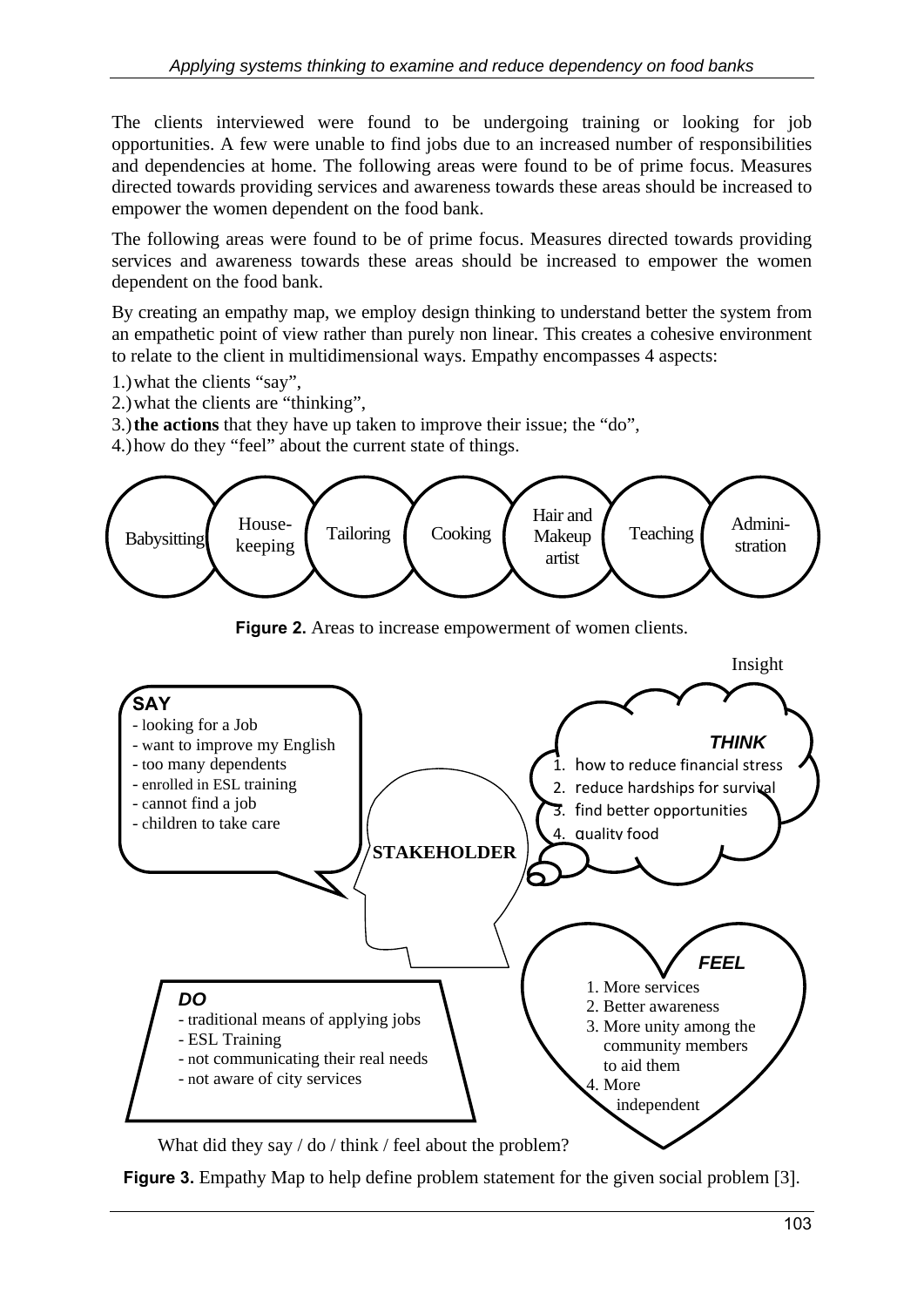The empathy map, Figure 3, highlights the factors that need to be considered in order to develop an effective problem statement. It is a statement that defines the problem from the clients' perspective and not as external elements of the system. Such a user centric problem definition is a crucial aspect of design thinking. The holistic understanding of the problem is necessary to analyse and deduce viable long term solutions.

#### **Problem Statement Generated**

A precise definition for the problem can be viewed in the figure below. Reducing dependency is not only beneficial as a health benefit but also as a means of better economical well being.

This statement clearly emphasis the need to develop immediate action plans to intervene into this system.



**Figure 4.** Problem statement generated from the Empathy map.

#### **IDENTIFICATION OF LEVERAGE POINTS THROUGH SYNTHESIS AND ABSTRACTION OF DATA**

We use Design Thinking principles to identify the leverage points in the system [3, 4]. While many areas in the systems can be intervened to bring about a significant difference in the customers well being, our design research is focussed towards our research question; how do we reduce the dependency on the existing food bank system. Design thinking entails 3 key factors.

### **Empathy**

By interviewing the various stakeholders associated with the food bank system we are able to draw upon a suitable context which is user centric. This user defined problem defining is essential to design thinking principles.

### **Creativity**

Idea generation requires the given problem statement to go through a creativity process to generate targeted solutions and tackle designs problems.

### **Rationality**

Designs that are generated need to be fit to the context of the problem by prototyping and testing. This stage also includes creative elements to test against various factors and scenarios. Sketching, role playing, using low cost material [2] are few ways though which we can carry this process.

Based on the factors mentioned, we use design research to better understand the dependency needs of the food bank client.

**Step 1**. The problem statement was defined using the empathy problem map, as seen in the previous section. The following insights were generated:

1.)most of the cases are dependent owing to financial strain,

2.)an immediate plan to address employment is needed,

3.)lack of awareness of existing services is another hurdle to job search,

4.)incentives to direct the more critical cases in order to direct them to appropriate services,

5.)motivation is key.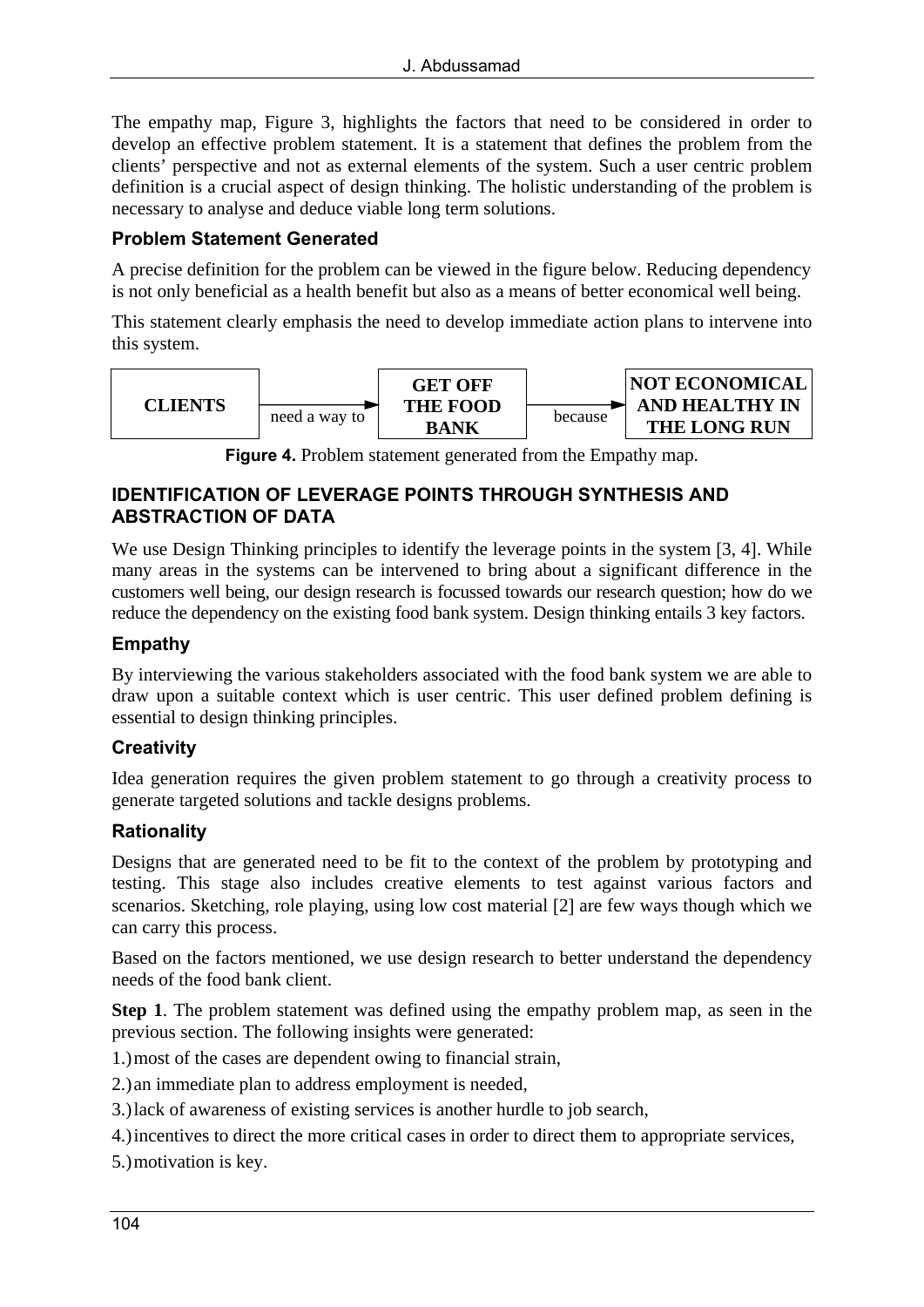**Step 2**. The next step involves:

- using the problem statement to design creative solutions,
- a means of prototyping, testing and applying the solutions to the given system.

The designing for our given problem statement is explained further in the text.

A layered chart is designed to get a better sense of our client needs and application areas. This prototype was developed to tackle the issue of unused jobs skills, as this was our key leverage point. By classifying the clients into a multilayer system, we are able to test different alleviation strategies.

It is important to note that each of the cases differ from one another, and while addressing them on a case by case basis would yield more results, the purpose of this study was to provide a useful template that is cost and time effective. Therefore, categorizing the client needs and backgrounds gave the study more structure to identify and work with our leverage point.

### **Job Centric**

After careful examination, the study identified a distinct set of individuals who are motivated to find work; however the sheer difficulty of landing something stable and long term comes in the way of pursuing something worthwhile. The immediate action plan for reducing dependency should be directed towards this category of individuals. This is the most volatile layer in terms of transience.

Given the vast majority of existing career and employment services in the city, a plan to direct them towards finding quality employment is key.

### **Counsel Centric**

While staying motivated gets difficult, given the inflexibility of the job economy, one cannot be unmindful of the complicated conditions some of the clients have lived or are living through. This issue is denser than simply directing or administering them to appropriate job openings. However, we need to carefully take these cases into consideration in order to understand what best way we can approach these individuals. While some might require trauma counselling and a mental health expert intervention would be more befitting, there are several others which might not need that level of counselling.

### **Deep centric**

This category entails individuals whose dependencies are deeply rooted and justified. Their financial and social well being is directly related to their dependency on the food bank. Taking them off the food bank requires a long term action plan coupled with various intervention schemes as these cases are very critical. Hence, their dependency on the food bank system need not require immediate address.

#### **GROUP MODEL BUILDING WITH PARTICIPANTS TO DETERMINE THE NATURE OF CAPACITY/SOLUTION TO ADDRESS THE ISSUE**

The rationalisation aspect of design thinking is applied at this level of our pilot project. It includes elements of the creativity module as well as rationalisation module, together tested for feasibility with the various stakeholders. The method involved is group model building. It is an exercise developed specific to the system needs. In the case of our food bank scenario, in order to address the layered client data base, designing and structuring of solutions is required.

Group modeling building brings together stakeholders closely associated with the food bank system, policy makers, and donors to participate in a training environment or workshop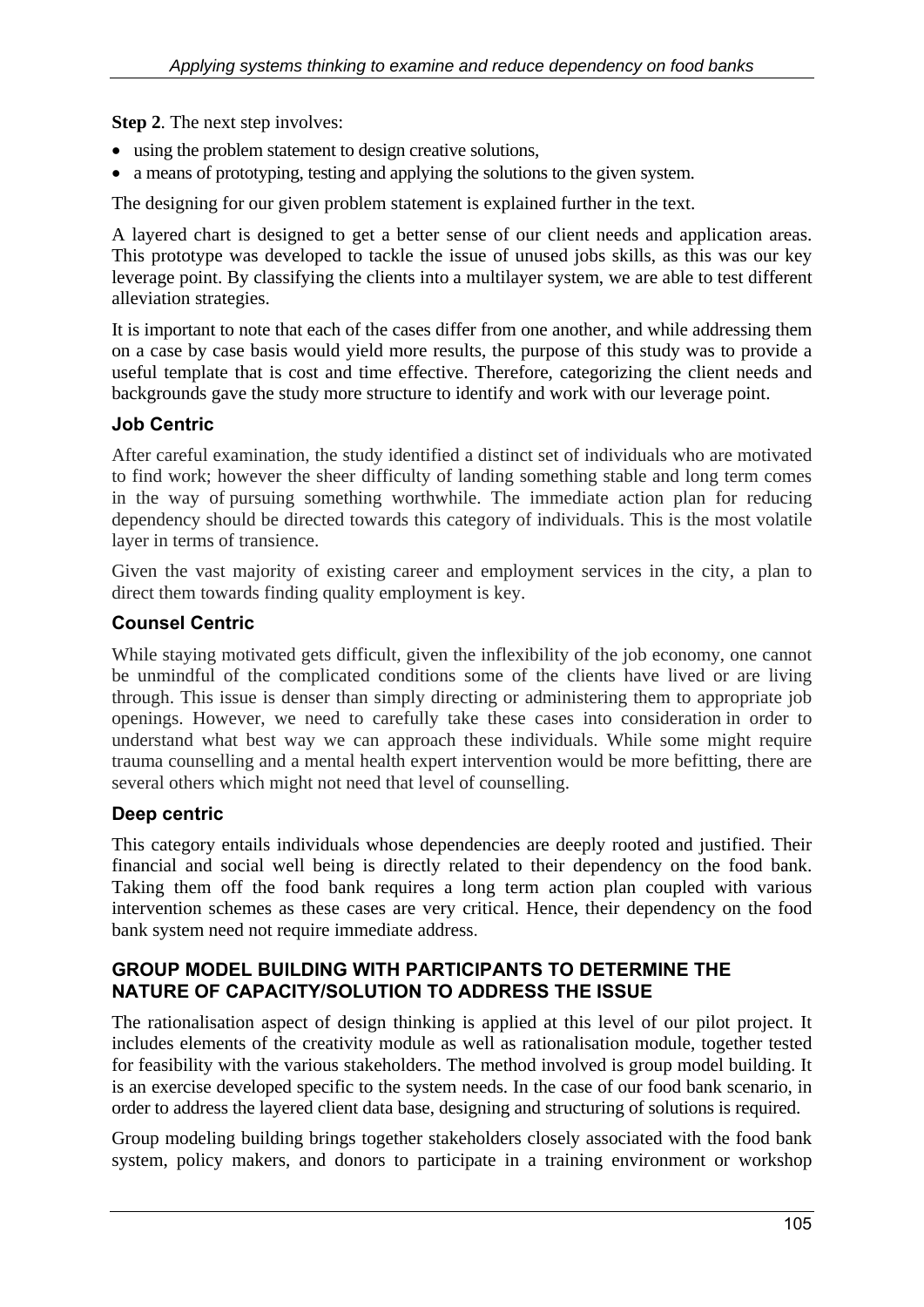which runs on systems dynamics methodologies. This creates an environment to holistically understand the problem statement at hand and develop effective solutions for it.

The nature of capacity building or leverage action also needs to be agreed upon. Hence, having a multidisciplinary participant database helps work through the barriers and several stagnant mental models. This makes the prototyping and testing of chosen solutions easier on the project coordinators as well as on the system.



**Figure 5.** Schematic diagram representing different layers of the client database.

# **CONCLUSION**

Systems Thinking is a phenomenal tool to which can be applied to various real life scenarios. Be it technical or social in nature, any system which entails elements, interrelations and a function can be viewed through the systems lens. Embracing the culture of systems thinking will rejuvenate our understanding of real life problems as we can observe through our case study with a food bank. Systems thinking methodologies aid the process of deriving solutions based on feasibility and long term improvement. Concept maps reflect segments of an organisation which are generally hidden or remain underscored due to overshadowing factors. Once the real problem statement is defined, it becomes easier to determine the intervention capacity. In conclusion, systems thinking specifically the concept of design thinking has tremendous advantage and by adhering to such an approach, organisations will soon be able to identify and replicate innovative models across several disciplines. Our disciplines have become far too disciplined and there is a need to break the barriers between them.

# **REFERENCES**

- [1] Senge, P.M.: *The Fifth Discipline: The Art and Practice of the Learning Organization*. Doubleday/Currency, New York, 1990,
- [2] Nguyen, N.C.; Bosch, O.J.H. and Maani, K.E.: *Creating 'learning laboratories' for sustainable development in biospheres: A systems thinking approach*. Systems Research and Behavioral Science **28**(1), 51-62, 2011, http://dx.doi.org/10.1002/sres.1044,
- [3] Storage, W.: *Design Thinking Dead or Alive*? http://themultidisciplinarian.com/2012/07/09/design-thinking-dead-or-alive,
- [4] Gordon, C.: *What is Design Thinking*? http://www.slideshare.net/carolineggordon/design-thinking-26253506.